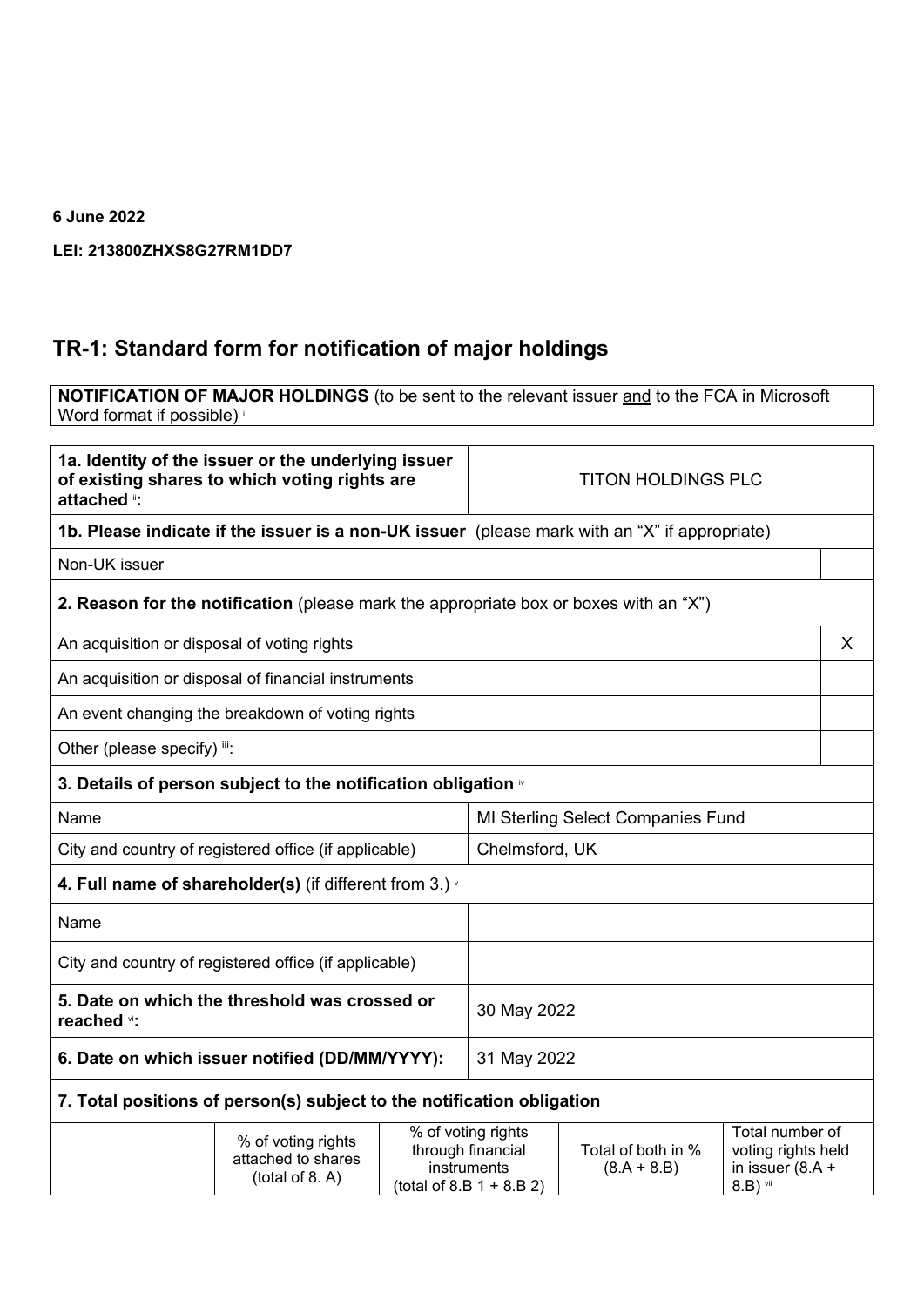| Resulting situation<br>on the date on which<br>threshold was<br>crossed or reached | 0% | 0% |  |
|------------------------------------------------------------------------------------|----|----|--|
| Position of previous<br>notification (if<br>applicable)                            |    |    |  |

| 8. Notified details of the resulting situation on the date on which the threshold was crossed or<br>reached viii |                            |                               |                           |                               |
|------------------------------------------------------------------------------------------------------------------|----------------------------|-------------------------------|---------------------------|-------------------------------|
| A: Voting rights attached to shares                                                                              |                            |                               |                           |                               |
| Class/type of                                                                                                    | Number of voting rights ix |                               | % of voting rights        |                               |
| shares<br>ISIN code (if possible)                                                                                | <b>Direct</b><br>(DTR5.1)  | <b>Indirect</b><br>(DTR5.2.1) | <b>Direct</b><br>(DTR5.1) | <b>Indirect</b><br>(DTR5.2.1) |
| GB0008941402                                                                                                     | 0                          |                               | 0%                        |                               |
|                                                                                                                  |                            |                               |                           |                               |
|                                                                                                                  |                            |                               |                           |                               |
| <b>SUBTOTAL 8. A</b>                                                                                             | 0                          |                               | $0\%$                     |                               |

| B 1: Financial Instruments according to DTR5.3.1R (1) (a)               |  |                                          |                                                                                                        |                    |
|-------------------------------------------------------------------------|--|------------------------------------------|--------------------------------------------------------------------------------------------------------|--------------------|
| <b>Type of financial</b><br><b>Expiration</b><br>instrument<br>date $x$ |  | Exercise/<br><b>Conversion Period</b> xi | <b>Number of voting rights</b><br>that may be acquired if<br>the instrument is<br>exercised/converted. | % of voting rights |
|                                                                         |  |                                          |                                                                                                        |                    |
|                                                                         |  |                                          |                                                                                                        |                    |
|                                                                         |  |                                          |                                                                                                        |                    |
|                                                                         |  | <b>SUBTOTAL 8. B 1</b>                   |                                                                                                        |                    |

| B 2: Financial Instruments with similar economic effect according to DTR5.3.1R (1) (b) |                               |                                             |                                                     |                            |                    |
|----------------------------------------------------------------------------------------|-------------------------------|---------------------------------------------|-----------------------------------------------------|----------------------------|--------------------|
| <b>Type of financial</b><br>instrument                                                 | <b>Expiration</b><br>date $x$ | Exercise/<br><b>Conversion</b><br>Period xi | <b>Physical or</b><br>cash<br><b>Settlement xii</b> | Number of<br>voting rights | % of voting rights |
|                                                                                        |                               |                                             |                                                     |                            |                    |
|                                                                                        |                               |                                             |                                                     |                            |                    |
|                                                                                        |                               |                                             |                                                     |                            |                    |